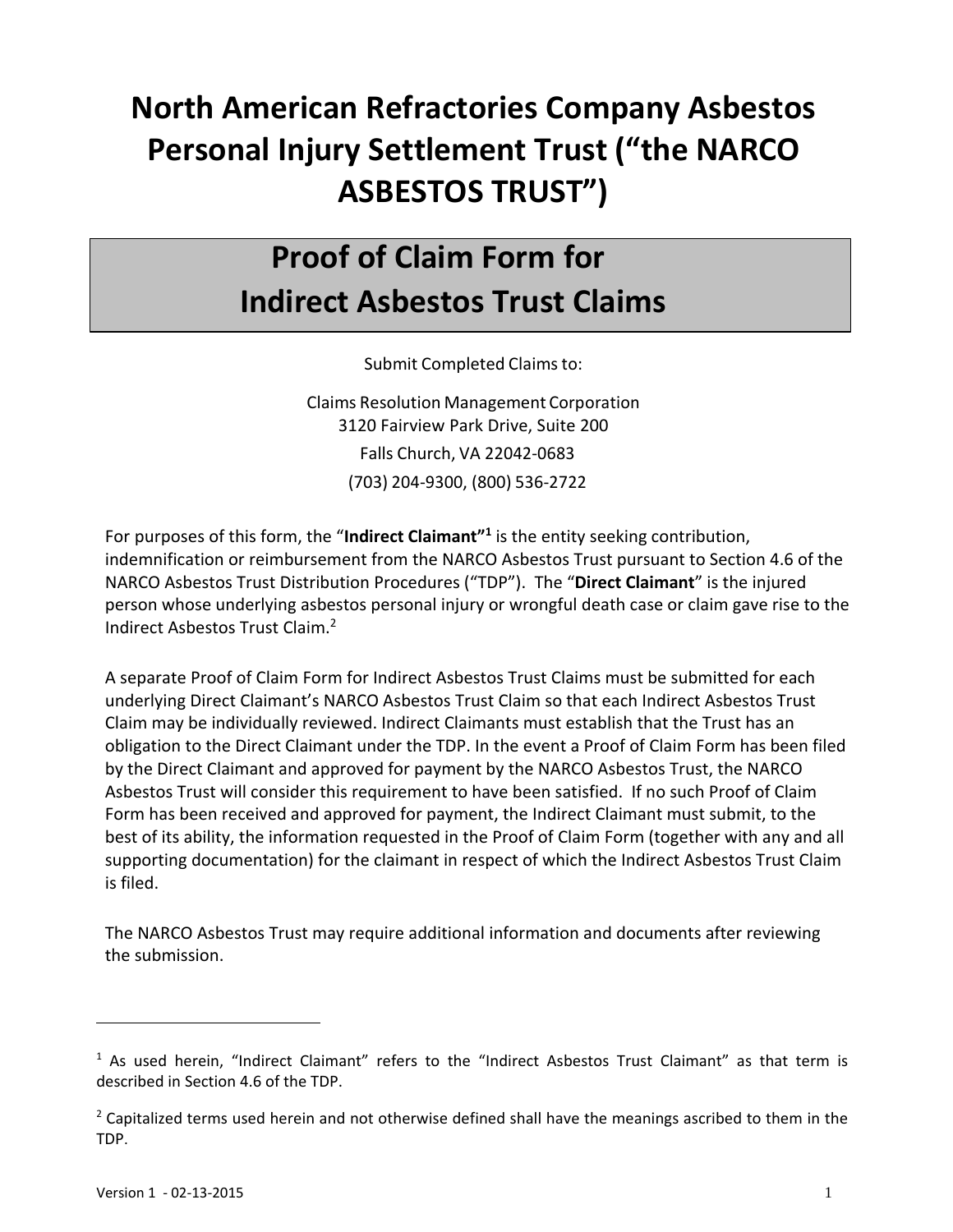#### **PART I: INDIRECT CLAIMANT INFORMATION**

| 1.1. Identification of Indirect Claimant                                   |                                                                                   |  |  |  |  |
|----------------------------------------------------------------------------|-----------------------------------------------------------------------------------|--|--|--|--|
|                                                                            |                                                                                   |  |  |  |  |
| <b>Mailing Address</b>                                                     |                                                                                   |  |  |  |  |
|                                                                            | <b>Street Address</b>                                                             |  |  |  |  |
|                                                                            | City, State (Province), Zip Code (Postal Code), Country                           |  |  |  |  |
|                                                                            | Fed. Emp. I.D. No. _______________________________Telephone______________________ |  |  |  |  |
|                                                                            |                                                                                   |  |  |  |  |
|                                                                            |                                                                                   |  |  |  |  |
| <b>Mailing Address</b>                                                     | <b>Street Address</b>                                                             |  |  |  |  |
|                                                                            | City, State (Province), Zip Code (Postal Code), Country                           |  |  |  |  |
|                                                                            |                                                                                   |  |  |  |  |
|                                                                            |                                                                                   |  |  |  |  |
|                                                                            | 1.2 Identification of counsel representing Indirect Claimant                      |  |  |  |  |
|                                                                            |                                                                                   |  |  |  |  |
|                                                                            |                                                                                   |  |  |  |  |
| <b>Mailing Address</b>                                                     |                                                                                   |  |  |  |  |
|                                                                            | <b>Street Address</b>                                                             |  |  |  |  |
|                                                                            | City, State (Province), Zip Code (Postal Code), Country                           |  |  |  |  |
|                                                                            |                                                                                   |  |  |  |  |
|                                                                            |                                                                                   |  |  |  |  |
| 1.3 Indirect Claim Amount                                                  |                                                                                   |  |  |  |  |
|                                                                            |                                                                                   |  |  |  |  |
| Total Amount of award, judgment or settlement: \$ ________________________ |                                                                                   |  |  |  |  |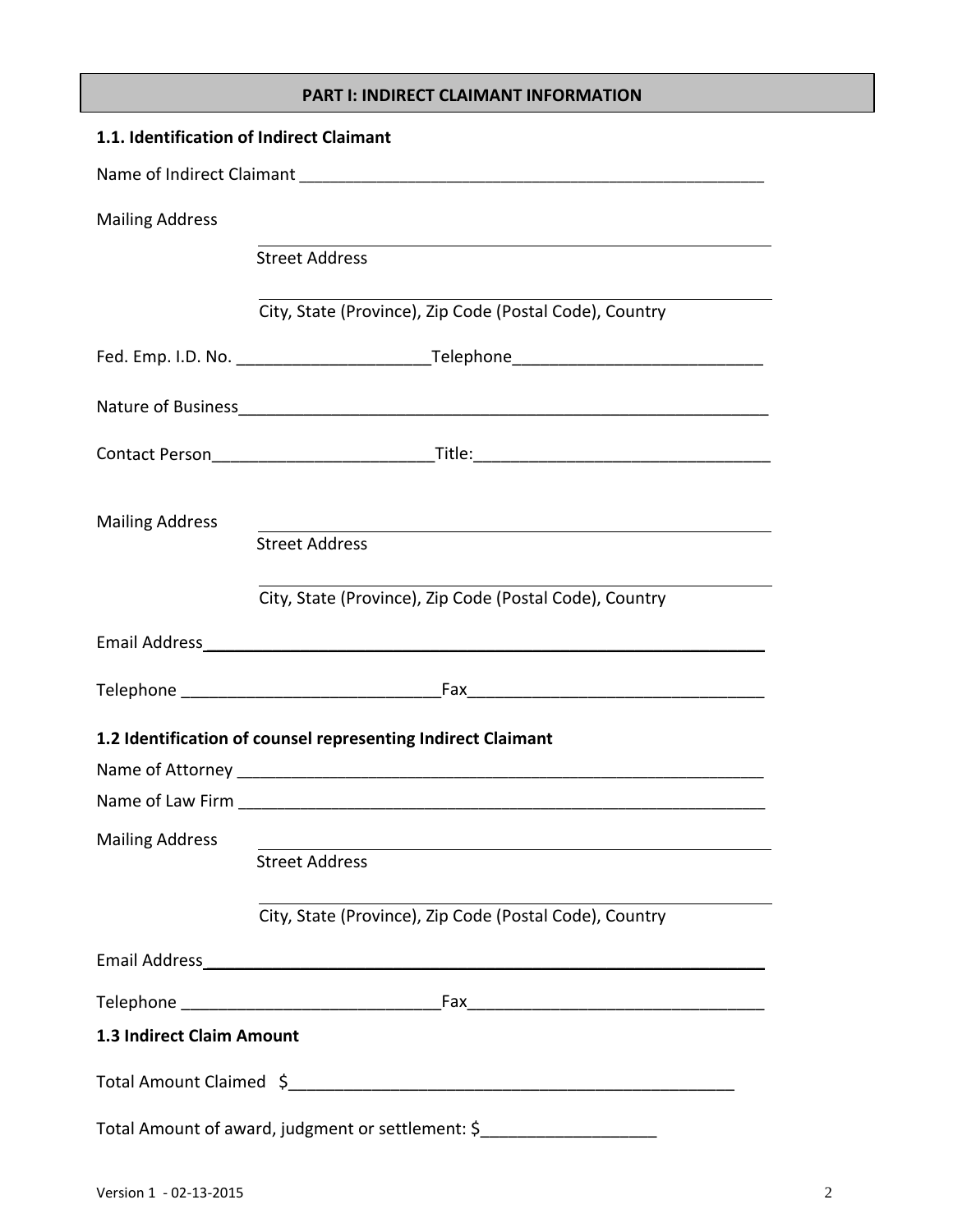### **PART 2: DIRECT CLAIMANT (INJURED PARTY) INFORMATION**

Name

| First                                                                                                                                                                         | M.I.                                         | Last                                                                               | Jr. Sr. etc. |
|-------------------------------------------------------------------------------------------------------------------------------------------------------------------------------|----------------------------------------------|------------------------------------------------------------------------------------|--------------|
| Social Security Number ______________________________OR                                                                                                                       |                                              |                                                                                    |              |
| Date of Birth                                                                                                                                                                 |                                              |                                                                                    |              |
|                                                                                                                                                                               | (MM/DD/YYYY)                                 |                                                                                    |              |
| <b>Disease</b>                                                                                                                                                                | <b>Other Asbestos Disease (Level I)</b>      |                                                                                    |              |
|                                                                                                                                                                               | <b>Asbestosis/Pleural Disease (Level II)</b> |                                                                                    |              |
| <b>Severe Asbestosis (Level III)</b>                                                                                                                                          |                                              |                                                                                    |              |
| <b>Other Cancer (Level IV)</b>                                                                                                                                                |                                              |                                                                                    |              |
| Colorectal<br>Laryngeal<br>Esophageal<br>Pharyngeal<br><b>Stomach Cancer</b><br>Lung Cancer 2 (Level V)<br><b>Lung Cancer 1 (Level VI)</b><br><b>Mesothelioma (Level VII)</b> |                                              |                                                                                    |              |
|                                                                                                                                                                               |                                              | <b>PART 3: INDIRECT CLAIM TYPE</b>                                                 |              |
| 3.1 Legal Theory of Recovery                                                                                                                                                  |                                              |                                                                                    |              |
| Is this a contribution claim?                                                                                                                                                 | Yes                                          | No                                                                                 |              |
|                                                                                                                                                                               | If "yes," please complete the following:     |                                                                                    |              |
|                                                                                                                                                                               |                                              | State law/jurisdiction applicable to the claim and the basis for the jurisdiction: |              |
| Is this an indemnification claim?                                                                                                                                             | $\Box$                                       | □<br>No<br>Yes                                                                     |              |
|                                                                                                                                                                               | If "yes," please complete the following:     |                                                                                    |              |
|                                                                                                                                                                               |                                              | State law/jurisdiction applicable to the claim and the basis for the jurisdiction: |              |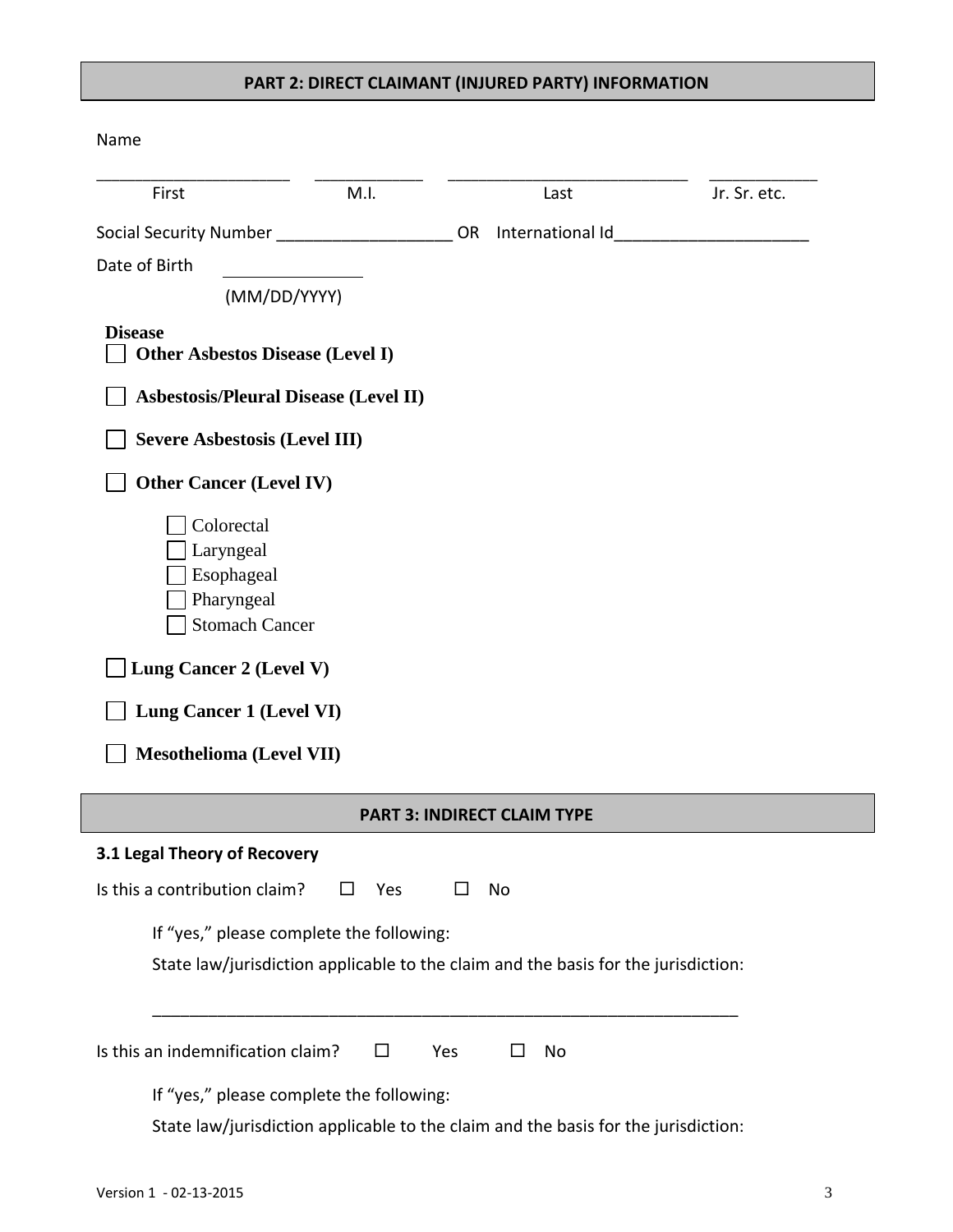| Is this a claim seeking other reimbursement?<br>$\Box$ Yes<br>No.                                                              |  |  |  |  |  |                                          |  |    |  |                                                                                    |  |
|--------------------------------------------------------------------------------------------------------------------------------|--|--|--|--|--|------------------------------------------|--|----|--|------------------------------------------------------------------------------------|--|
|                                                                                                                                |  |  |  |  |  | If "yes," please complete the following: |  |    |  | State law/jurisdiction applicable to the claim and the basis for the jurisdiction: |  |
| Is this a claim asserting a lien?                                                                                              |  |  |  |  |  | $\Box$ Yes                               |  | No |  |                                                                                    |  |
| If "yes," please complete the following:<br>State law/jurisdiction applicable to the claim and the basis for the jurisdiction: |  |  |  |  |  |                                          |  |    |  |                                                                                    |  |

\_\_\_\_\_\_\_\_\_\_\_\_\_\_\_\_\_\_\_\_\_\_\_\_\_\_\_\_\_\_\_\_\_\_\_\_\_\_\_\_\_\_\_\_\_\_\_\_\_\_\_\_\_\_\_\_\_\_\_\_\_\_\_

Describe fully and with specificity the legal and factual basis of your theory of recovery you set forth above, including without limitation, the basis for claiming that, under applicable state law, you have paid a liability or obligation that the NARCO Asbestos Trust would otherwise have to the Direct Claimant under the TDP.

To the extent that the TDP requires the Indirect Claimant to produce a release from the Direct Claimant in favor of the NARCO Asbestos Trust, and Indirect Claimant cannot provide the required release set forth the specific statutory and case authority which you contend supports the Indirect Claim nonetheless.

If the space below is insufficient, please provide this information on a separate piece of paper attached behind this sheet.

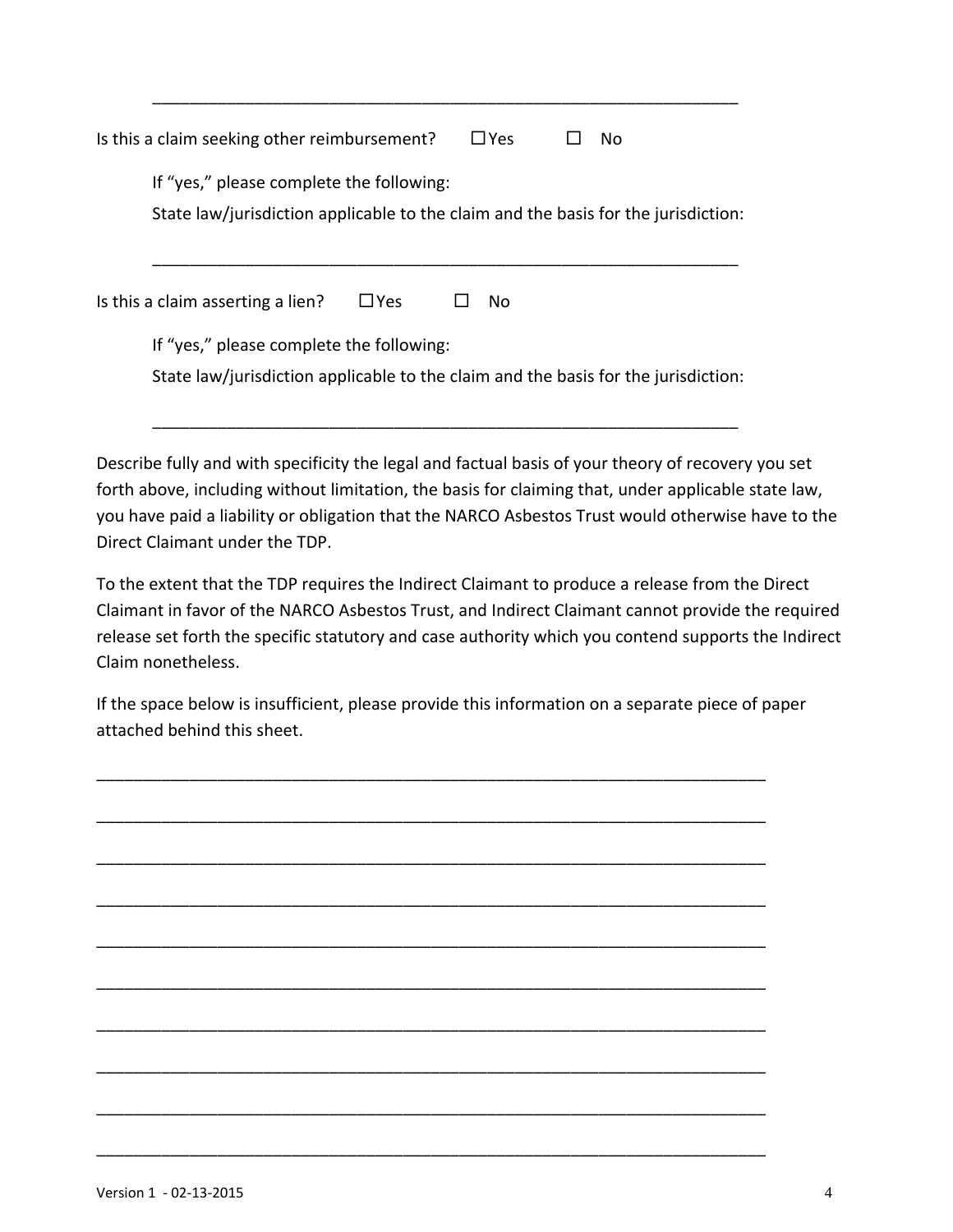Have you paid in full a settlement or Final Order (as defined in the Plan) in favor of the Direct  $Claimant? \Box Yes \Box No$ 

If yes, provide the details and a copy of the settlement agreement and/or Final Order.

If you have made a settlement with the Direct Claimant, has the the Direct Claimant released NARCO and/or the NARCO Asbestos Trust from liability?  $\Box$  Yes  $\Box$  No

If "yes," provide the release.

Is your Indirect Asbestos Trust Claim based on having paid all or part of NARCO's or the NARCO Asbestos Trust's alleged equitable share of liability for an asbestos‐related personal injury or wrongful death claim?

| Yes          | No |                                                                          |
|--------------|----|--------------------------------------------------------------------------|
| Please List: |    | Total Liability Paid by Indirect Claimant                                |
|              |    | NARCO's or NARCO Asbestos Trust's Liability<br>Paid by Indirect Claimant |
|              |    | Indirect Claimant's Share of Total Liability                             |

Describe below the basis on which you have computed NARCO's or the NARCO Asbestos Trust's share, your share, and the shares to be paid by any other person or entity.

\_\_\_\_\_\_\_\_\_\_\_\_\_\_\_\_\_\_\_\_\_\_\_\_\_\_\_\_\_\_\_\_\_\_\_\_\_\_\_\_\_\_\_\_\_\_\_\_\_\_\_\_\_\_\_\_\_\_\_\_\_\_\_\_\_\_\_\_\_\_\_\_

\_\_\_\_\_\_\_\_\_\_\_\_\_\_\_\_\_\_\_\_\_\_\_\_\_\_\_\_\_\_\_\_\_\_\_\_\_\_\_\_\_\_\_\_\_\_\_\_\_\_\_\_\_\_\_\_\_\_\_\_\_\_\_\_\_\_\_\_\_\_\_\_

\_\_\_\_\_\_\_\_\_\_\_\_\_\_\_\_\_\_\_\_\_\_\_\_\_\_\_\_\_\_\_\_\_\_\_\_\_\_\_\_\_\_\_\_\_\_\_\_\_\_\_\_\_\_\_\_\_\_\_\_\_\_\_\_\_\_\_\_\_\_\_\_

\_\_\_\_\_\_\_\_\_\_\_\_\_\_\_\_\_\_\_\_\_\_\_\_\_\_\_\_\_\_\_\_\_\_\_\_\_\_\_\_\_\_\_\_\_\_\_\_\_\_\_\_\_\_\_\_\_\_\_\_\_\_\_\_\_\_\_\_\_\_\_\_

\_\_\_\_\_\_\_\_\_\_\_\_\_\_\_\_\_\_\_\_\_\_\_\_\_\_\_\_\_\_\_\_\_\_\_\_\_\_\_\_\_\_\_\_\_\_\_\_\_\_\_\_\_\_\_\_\_\_\_\_\_\_\_\_\_\_\_\_\_\_\_\_

\_\_\_\_\_\_\_\_\_\_\_\_\_\_\_\_\_\_\_\_\_\_\_\_\_\_\_\_\_\_\_\_\_\_\_\_\_\_\_\_\_\_\_\_\_\_\_\_\_\_\_\_\_\_\_\_\_\_\_\_\_\_\_\_\_\_\_\_\_\_\_\_

Are you aware of any payment by NARCO or the NARCO Asbestos Trust in respect of this claim?

 $\square$  Yes  $\square$  No If "yes," please explain:

#### **3.2 Proof of Payment**

Please provide copies of canceled checks or verified payment vouchers showing the amount paid to the Direct Claimant (or a party who paid the Direct Claimant on your behalf) in the amount claimed. Such proof of payment to or on behalf of the Direct Claimant is required in all circumstances.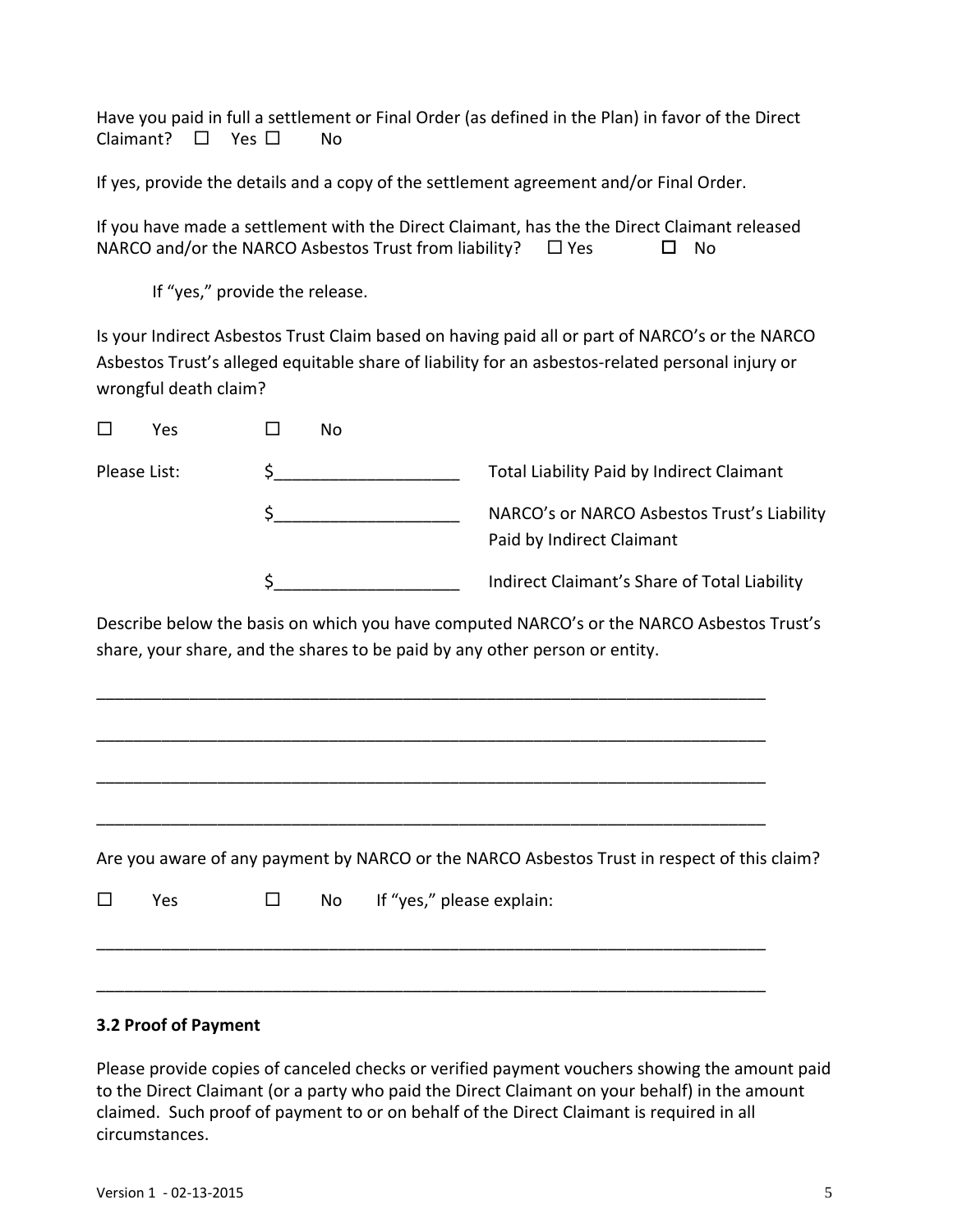#### **PART 4: PROOF OF CLAIM AND RELATED CLAIMS INFORMATION**

#### **4.1 Proof of Claim**

Did the Indirect Claimant file a Proof of Claim in the NARCO bankruptcy case?

 $\Box$  Yes  $\Box$  No.

If "yes," attach a copy of the Proof of Claim.

### **4.2 Related Claims**

Have you sought or do you plan to seek contribution, indemnification, reimbursement or other such relief from any other asbestos producer, trust, entity or individual other than the NARCO Asbestos Trust in relation to the Direct Claimant identified herein?

 $\square$  Yes  $\square$  No

If "yes," please provide the following information for each entity. If these claims involve lawsuits or other dispute resolution proceedings, please attach a copy of the relevant complaint(s), any release(s), any judgment(s) or any settlement agreement(s).

Attach additional sheets for each entity from whom you have sought or plan to seek compensation related to the Direct Claimant.

Name of Entity:

Amount of Claim:  $\frac{1}{2}$ 

Type of Claim (lawsuit, negotiation, prior agreement, trust submission, etc.)

\_\_\_\_\_\_\_\_\_\_\_\_\_\_\_\_\_\_\_\_\_\_\_\_\_\_\_\_\_\_\_\_\_\_\_\_\_\_\_\_\_\_\_\_\_\_\_\_\_\_\_\_\_\_\_\_\_\_\_\_\_\_\_\_\_\_\_\_\_\_\_\_

Basis of Claim:

\_\_\_\_\_\_\_\_\_\_\_\_\_\_\_\_\_\_\_\_\_\_\_\_\_\_\_\_\_\_\_\_\_\_\_\_\_\_\_\_\_\_\_\_\_\_\_\_\_\_\_\_\_\_\_\_\_\_\_\_\_\_\_\_\_\_\_\_\_\_\_\_

\_\_\_\_\_\_\_\_\_\_\_\_\_\_\_\_\_\_\_\_\_\_\_\_\_\_\_\_\_\_\_\_\_\_\_\_\_\_\_\_\_\_\_\_\_\_\_\_\_\_\_\_\_\_\_\_\_\_\_\_\_\_\_\_\_\_\_\_\_\_\_\_

\_\_\_\_\_\_\_\_\_\_\_\_\_\_\_\_\_\_\_\_\_\_\_\_\_\_\_\_\_\_\_\_\_\_\_\_\_\_\_\_\_\_\_\_\_\_\_\_\_\_\_\_\_\_\_\_\_\_\_\_\_\_\_\_\_\_\_\_\_\_\_\_

\_\_\_\_\_\_\_\_\_\_\_\_\_\_\_\_\_\_\_\_\_\_\_\_\_\_\_\_\_\_\_\_\_\_\_\_\_\_\_\_\_\_\_\_\_\_\_\_\_\_\_\_\_\_\_\_\_\_\_\_\_\_\_\_\_\_\_\_\_\_\_\_

Status or outcome of the claim:

If the claim is in the nature of a lawsuit or other dispute resolution proceeding, please provide the court or other dispute resolution forum, including case number and state/jurisdiction: